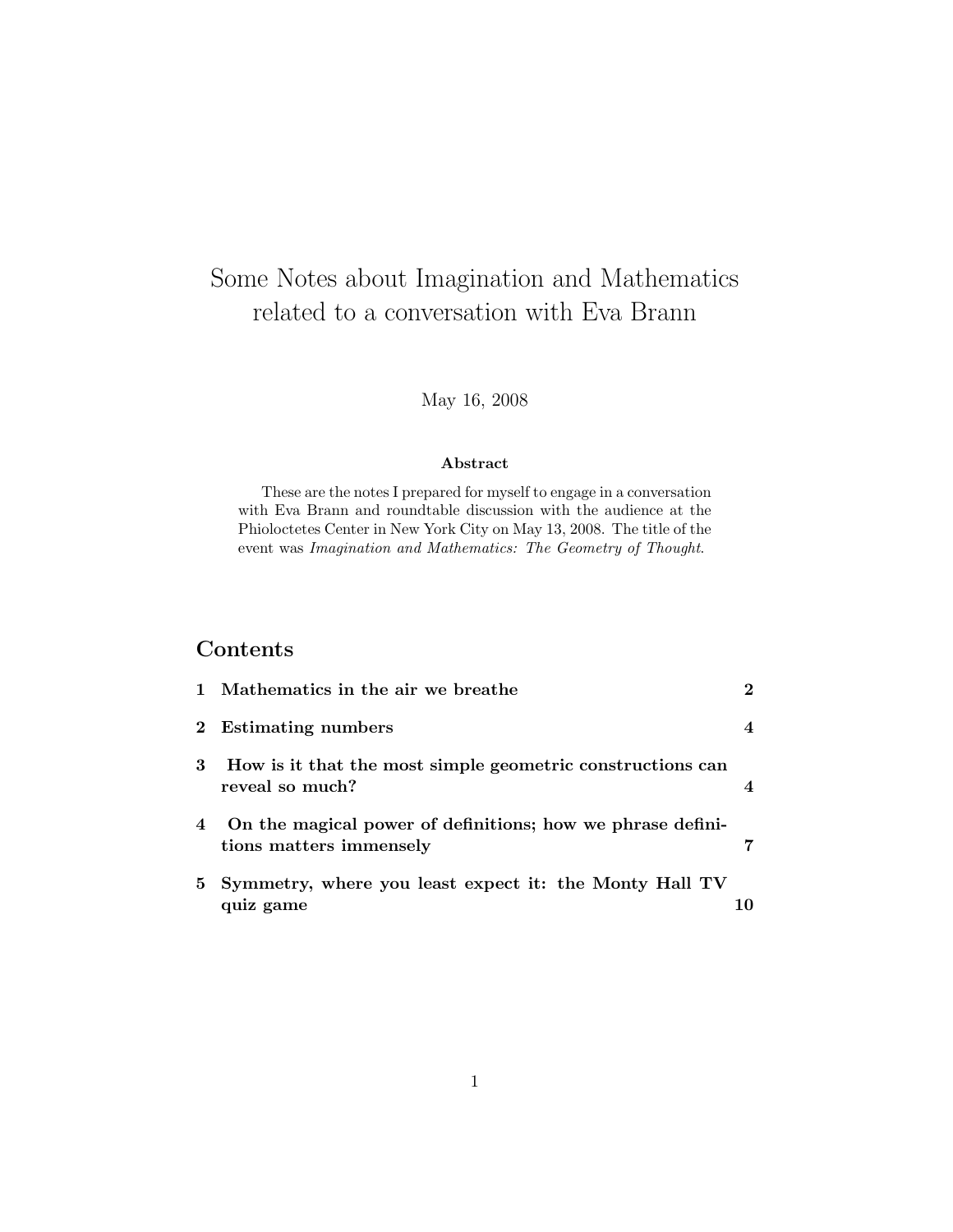### 1 Mathematics in the air we breathe

Math, among the general public, has the reputation of being an abstruse subject: it takes training, hard work, and even beyond that, some people seem to insist on it requiring that funny word "aptitute." Let us start our discussion by charting an end-run around all this reputation, and heaviness, by focussing on some of the mathematical visions, understandings, and sensibilities that we all share, with seemingly no effort, no special talent, and that are all but invisible to us since we accept them so fully in our common language, culture, and imagination. What Eva and I hope will be a pleasant surprise is that some of this mathematics in the air that we breathe already represents extremely important leaps of the mathematical imagination, leaps that we all have done, without any special training.

#### I. We all are capable of turning almost anything into geometry

Without giving it a second thought we all, for example, visualize time as a geometric entity ("far in the future" is a perfectly familiar phrase to us) or as a marker of some well-defined activity as in the somewhat out of fashion "two cigarettes later." Moreover, we are comfortable when the exchange goes the other way; that is, where distance is measured by time: a day's journey, three light-years away, etc. The notion of speed is even more curiously accepted by us without a whimper: when our speedometer tells us that we are traveling at 60 miles per hour we are happy, even though there are some famous Zeno paradoxes lurking around this. Think of the large metaphorical leap we have taken when we have represented the flow of time as a static (after all) straight line. This is a simple leap, but a vastly important one, the *geometrization of time* leading us to our ubiquitous charts, charting the progress of (through time) of anything that can be quantified: temperature, humidity, salinity, or money, or all of these taken together. We geometrize, talking of peaks, and valleys, wells, saddles.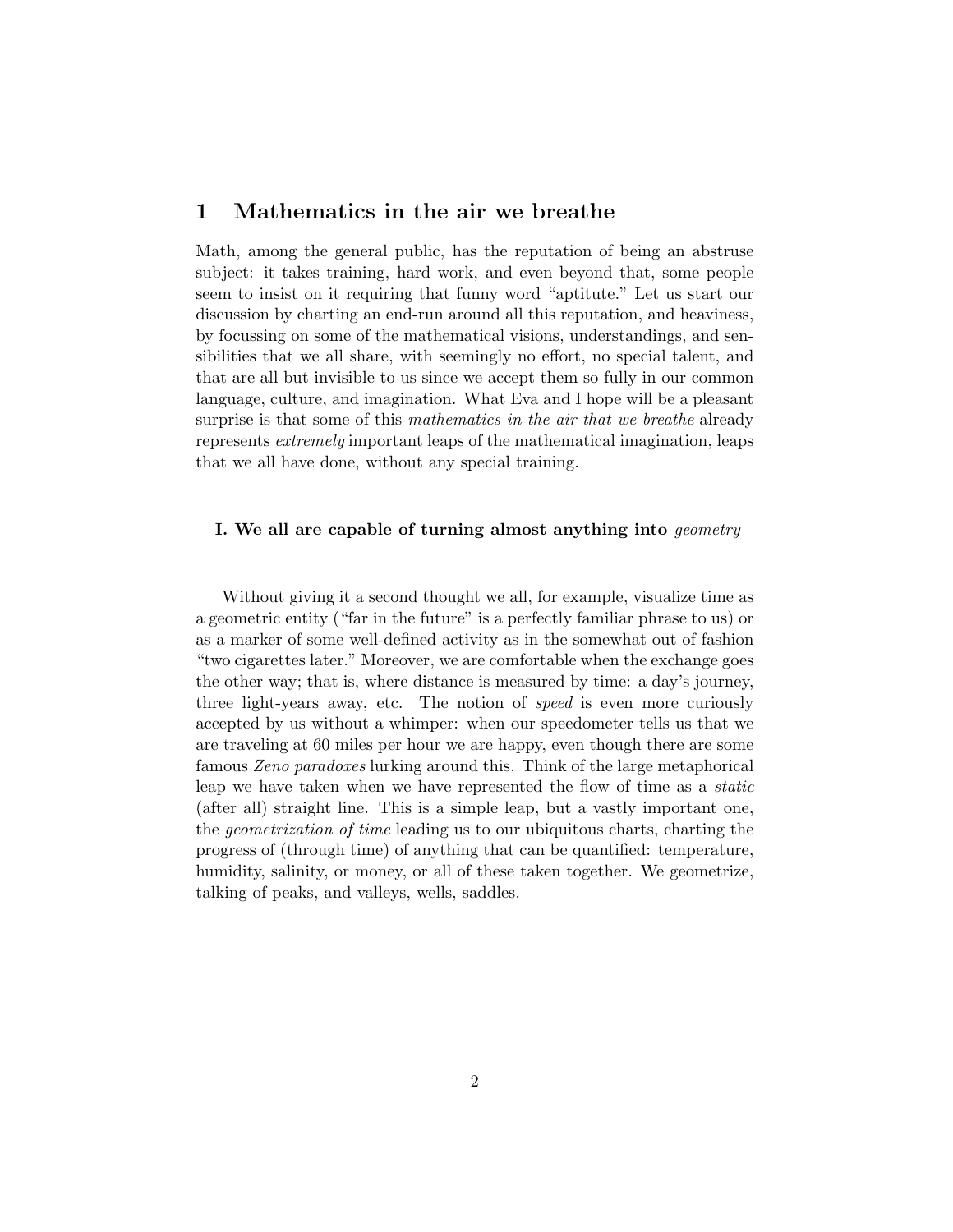

Figure 1:

(Stock Chart for Apple on April 15)

#### II. We all are capable of turning almost anything into algebra

For example, we happily turn geometry into numbers. For example, New York City: *eighth avenue and forty-second Street* describes a specific spot. We are willing to coordinatize, to calibrate, to quantify almost anything in terms of numbers, even Intelligence.

Each of these activities, quantifying and geometrizing, allow us to consider the "Thing" (quantified, or geometrized) via a different set of intuitions, and a different vocabulary. And it is this ability to shift (intuitions, vocabulary, viewpoint) that is quintessentially the mathematical imagination.

We will survey some of the different ways our imagination is exercised when we think about mathematics. But before we do this, it would be good to emphasize that "intuitions" (whatever this word means) play an enormous role in the mathematical imaginative process and they are very dependent upon the complexity of our psychological make-up. Moreover, these intuitions have fascinating limitations: flaws, if you wish: marvelous idiosyncratic constraints that color our experience of mathematics. Take, for example, our intuitions regarding the numerical"size" of things. We aren't very good at estimating size.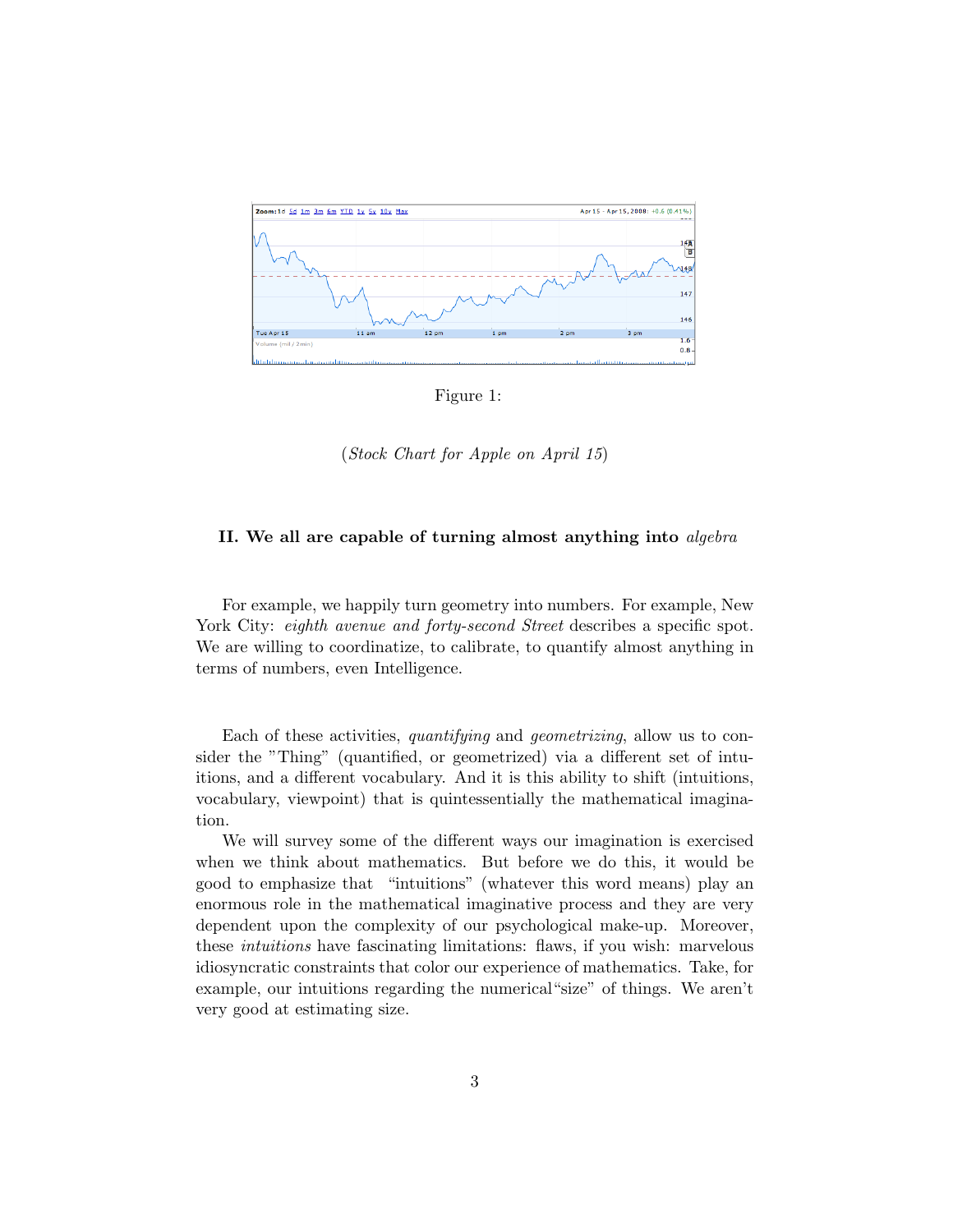### 2 Estimating numbers

There are web games that allow us to practice (http://www.oswego.org/ocsdweb/games/Estimate/estimate.html). The cognitive psychologists study the curious traps that hinder us from being very accurate (are they intrinsic flaws in our innate wiring?). Here is a question (thanks to Amos Tversky!)

Estimate (reasonably rapidly—don't whip out your calculator) the following number: ten times nine times eight times seven times six times five times four times three times two times one.

Do it silently: no one will know! Tversky asked some fifty "subjects" to do this, and the average number that they came up with was some number, call it  $X$ , probably not terrible far from your guess! Then Tversky approached a different group—fifty new subjects—and asked them a somewhat different question:

Estimate (reasonably rapidly—don't whip out your calculator) the following number: one times two times three times four times five times six times seven times eight times nine times ten.

This time the average number that they came up with was some number Y significantly smaller than X!

Of course this "somewhat different question" has exactly the same answer as the first question, that is, 3, 628, 800, which turns out to be larger than  $X$  (or Y) by a wide margin.

Why do you think there would be such a discrepancy? Do you think that you can train yourself out of falling into similar mis-estimations?

Having pointed out a weakness in our intuition, let us move to elements of strength.

### 3 How is it that the most simple geometric constructions can reveal so much?

Do two parallelograms with the same base-length and the same height have the same area?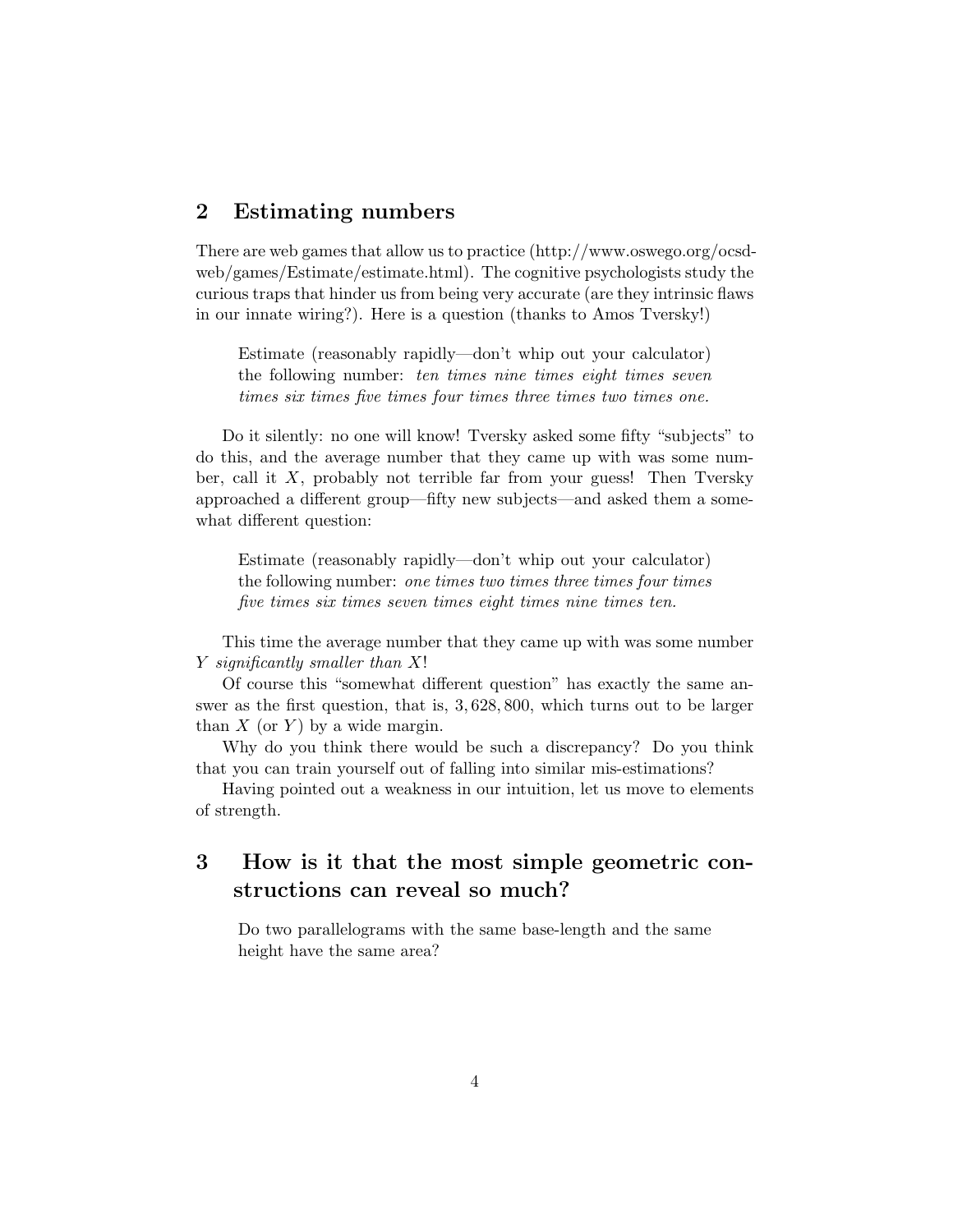

Figure 2:

(Two parallelograms with the same height and same base-length)

If you think of the right construction, i.e., drawing just the right line, you will immediately see (or fairly immediately see) that any two parallelograms of the same base and height have the same area. BUT, in fact, you'll also see more interesting mathematical questions raised by your construction.

For example, drawing this line will favor a very specific way—perhaps not the most general way—of dealing with the concept of area.



Figure 3:

(Straightening out a parallelogram, by cutting and moving )

Move the triangle, to get: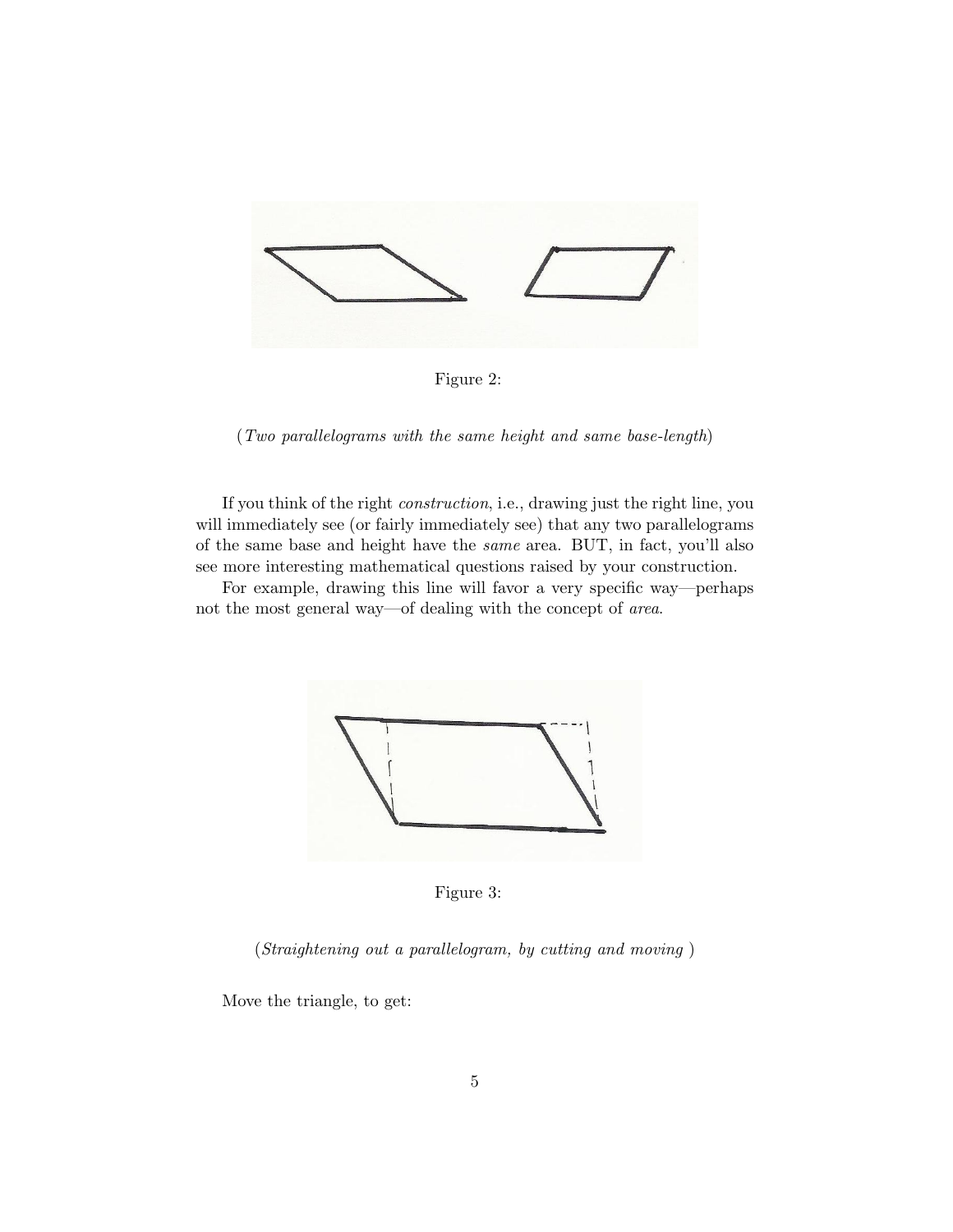

Figure 4:

(The straightened out parallelogram )

Note the various issues raised by this simple construction.

- We have dealt with the panoply of all parallelograms of a given baselength and given height by relating them all to a single exemplar, the rectangle, which now will act as "intermediary" between any two general parallelograms of the same base-length and height. The introduction of such an "intermediary," missing from the initial formulation of the problem is one of the many things at play here.
- The diagram above is—of course—misleading, as all diagrams are. It assumes that if you raise a perpendicular as depicted, from the acute vertex of the base, that perpendicular will actually 'hit' the(top) side of the parallelogram that is parallel to the base. Can you draw a parallelogram where this doesn't happen? What might you do in that case? (Answer: you need only rethink which of the sides of the parallelogram you wish to view as base, and which as side!)
- An interesting issue raised by the constructions is that the operation of cutting-into-pieces-and-moving-the-pieces-around suffices to obtain a rectangle from any such parallelogram. This raises a host of questions regarding the possible transmogrification of figures into other figures by cutting-and-moving.
- Perhaps the most important effect of using the construction, perhaps, is that–although in the initial formulation of the question, we did not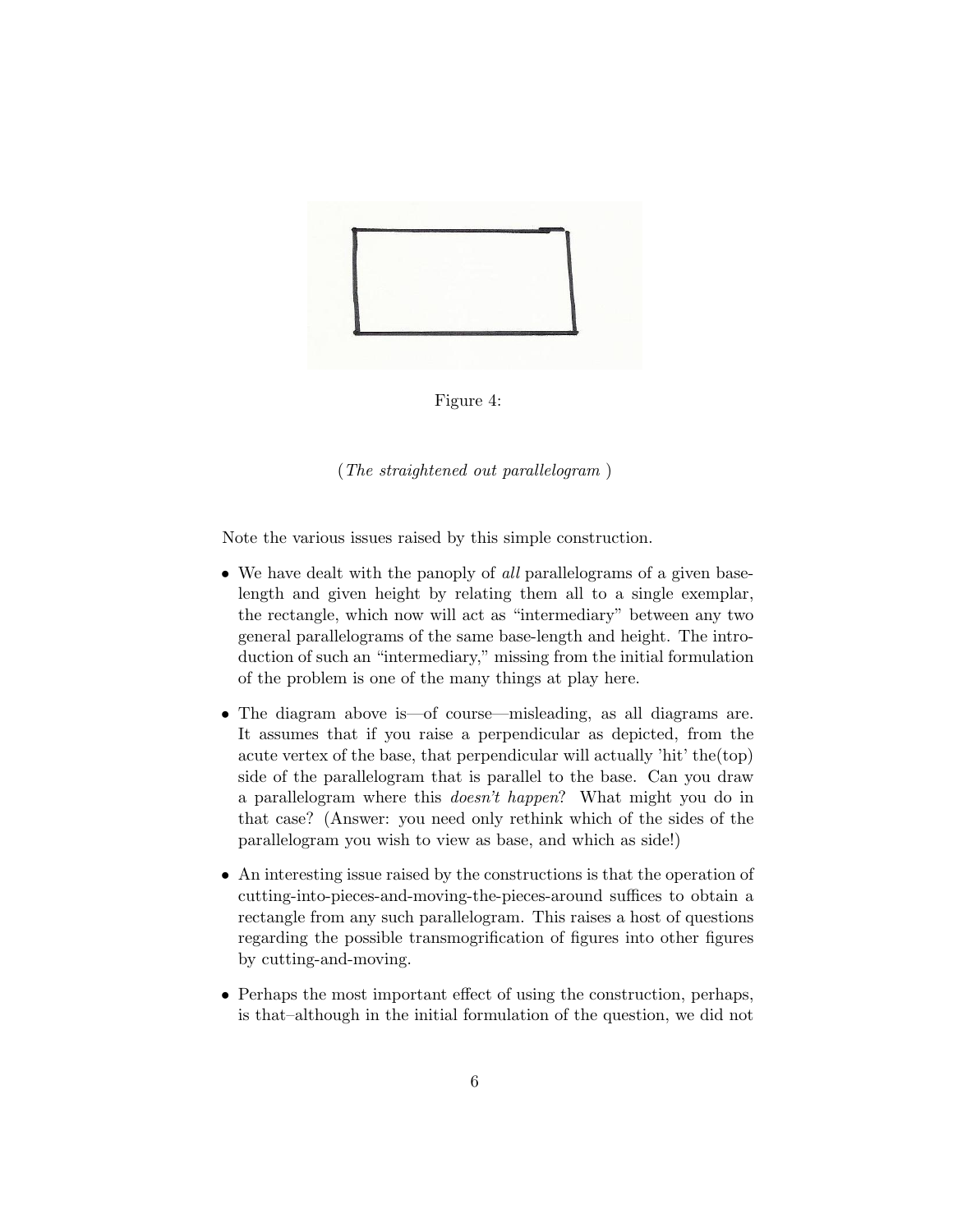actually give a definition of the concept of area—we have quite elegantly replaced the question of area by a question about cutting-andmoving.

All this is a lot of stuff for a single construction to rake up!

# 4 On the magical power of definitions; how we phrase definitions matters immensely

It is a truism that the slightest change in our viewpoint can clarify, or obscure. There are decisive moments where we—wittingly or unwittingly are framing our viewpoint. The moment when we define a concept is usual one.

Even when logically a paraphrase of a definition is immediately seen to be equivalent to some other way of phrasing the same definition, the harmless paraphrase can provide an insightful (for certain purposes) shift of viewpoint—or the reverse.

Here are two definitions of the same concept, the **angle-bisector at a** vertex of a triangle:

• The angle-bisector at a vertex  $v$  of a triangle is the straight line starting at  $v$  that bisects the angle at  $v$  and ends on the side of the triangle opposite v.



Figure 5: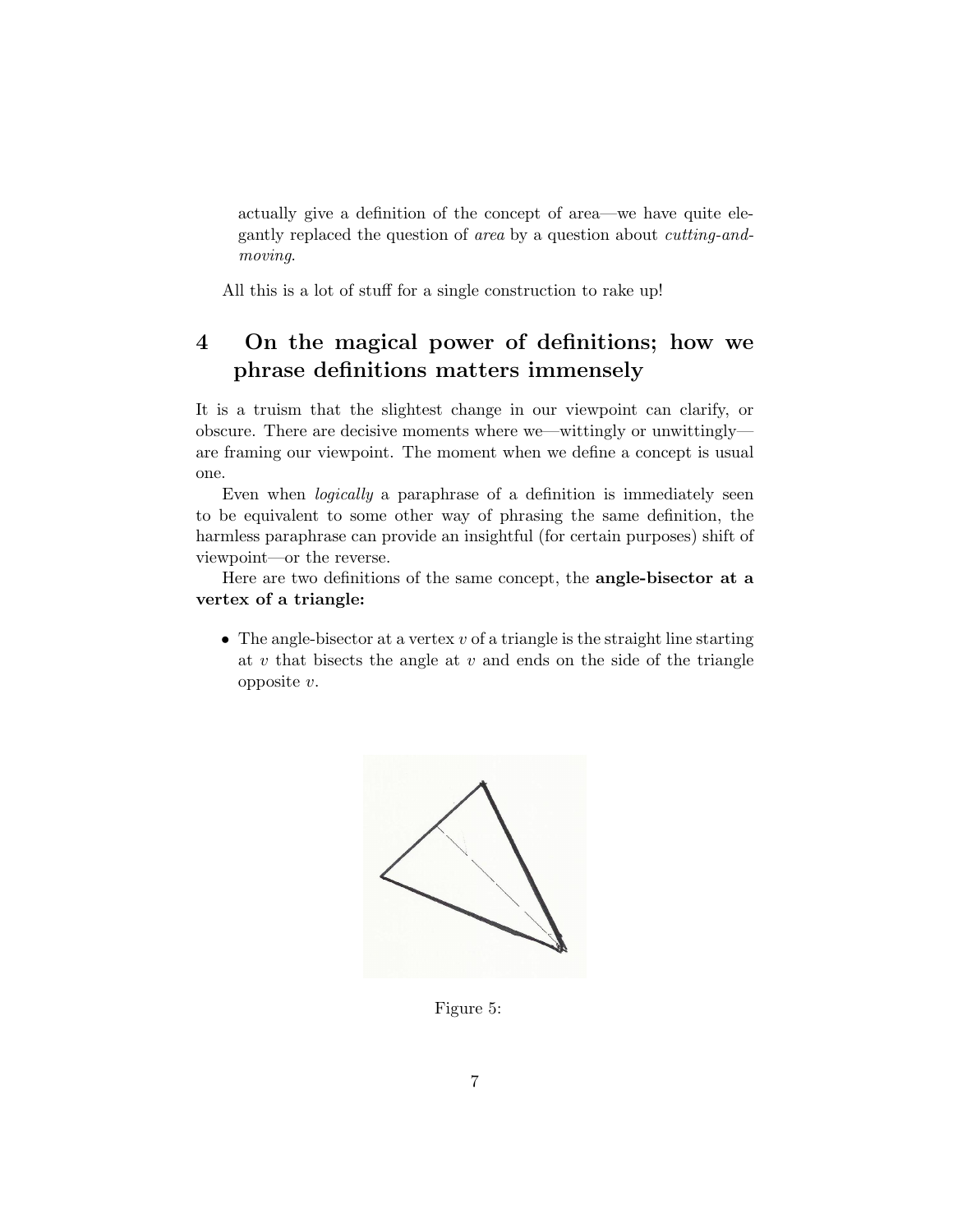(The angle-bisector at a vertex )

• The angle-bisector at a vertex  $v$  of a triangle is the set of points *equidis*tant to the two edges of the triangle that touch the vertex  $v$ .





(The angle-bisector at a vertex from the vantage point of definition  $2$ )

Now, these two definitions, somewhat different from each other, are easily seen to be equivalent: they define the same concept. (If you note that the two lines forming the angle at v being bisected are brought one to the other under the operation of flipping around the angle-bisector, you'll immediately see that the points on the angle-bisector are equidistant from those two lines.) But the definitions underscore different things. The first definition focuses on the vertex  $v$ , while the second definition is phrased entirely in terms of the relationship the points on the angle-bisector have with the two lines of the triangle touching  $v$ . Vastly different focusses.

Now suppose you wanted to convince yourself that

The three angle-bisectors of a triangle intersect in one point.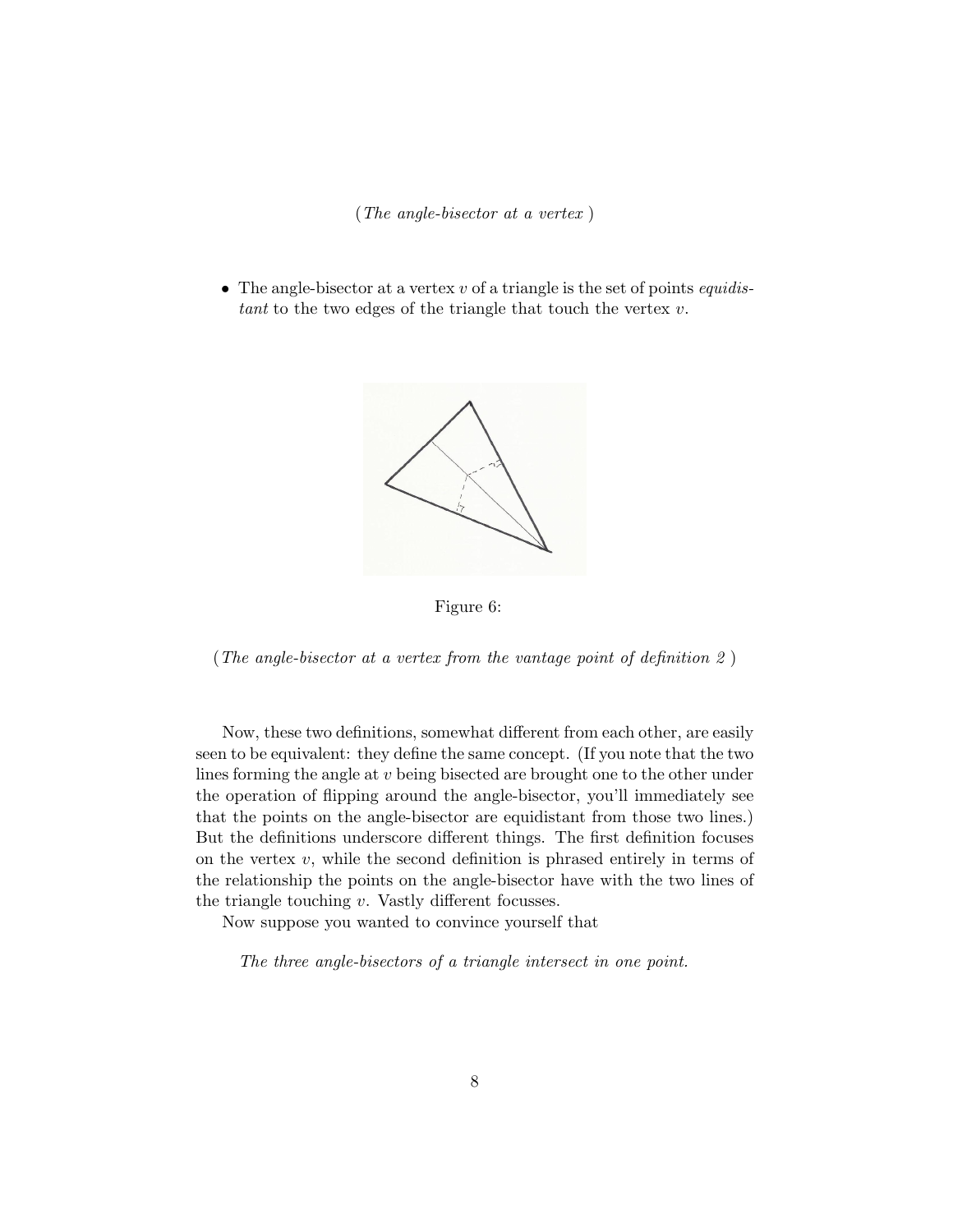

Figure 7:

Discuss: How the second definition "immediately" shows this, for if you have a point on the intersection of any two of the angle-bisectors it is equidistant to all three sides so it also lies on the third angle-bisector.

And how the first definition will, surely, allow us to prove the same result, but not see it in a flash<sup>1</sup>. Concepts have many different—visibly equivalent—definitions, but the suitable one (for a given issue) may utterly clarify the issue.

## 5 Symmetry, where you least expect it: the Monty Hall TV quiz game

Imagine that you are going to be a repeat guest on Monty Hall's quiz show. Monty's guest is ushered on the stage and confronts three closed doors. Behind two of them there is nothing. Behind the third there lies a bright shiny new Porsche. To get the prize (like the suitors for Portia in *Merchant* of Venice) you have to open the right door. Monty then asks his guest not to open, but merely to point to, the door he intends to open. The guest points. Monty then offers a helpful hint, and a further option. The hint: Monty opens one of the two doors that the guest has not pointed to, to reveal that behind the door Monty has just opened, there is nothing. The

 ${}^{1}$ A very similar argument about viewpoints and proofs-that-can-be-seen-in-a-flash is made by Laurent Berger about the three mid-perpendiculars of the sides of a triangle intersecting at a point, a mid-perpendicular being alternatively defined as the locus of points equidistant to two vertices of a triangle. See The Unravelers to be published by A.K. Peters.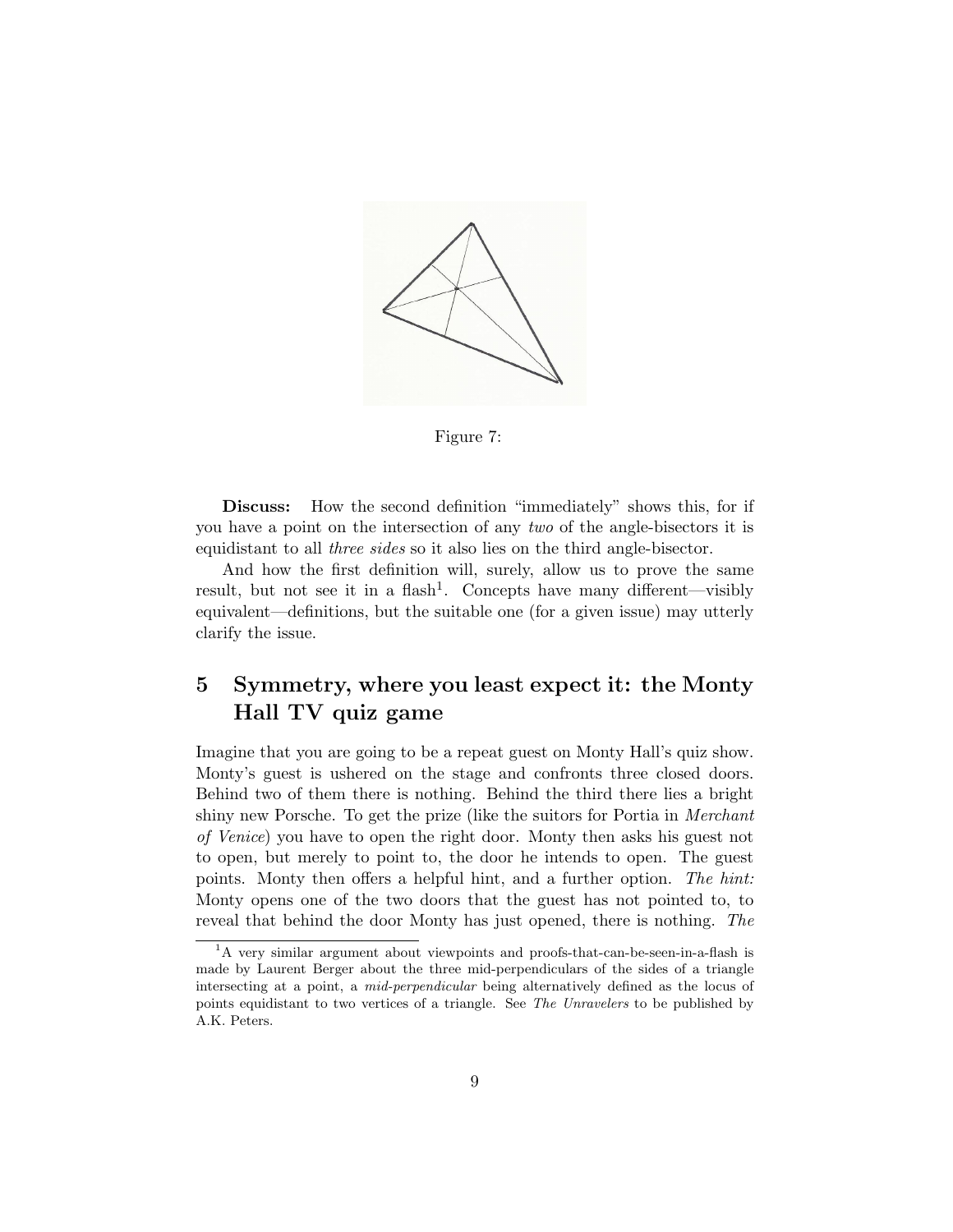option: Monty then says to the guest: Do you want to stick with your choice, and open the door you pointed to, or do you want to change your choice and open another door? To be sure, if the guest chooses to open "another door" he or she will naturally open the "third door," i.e., the one that he has not pointed to and Monty has not opened.

OK, if you were a guest on Monty's show, what would you do: would you stick to your choice, or change your choice after Monty offered his hint, and why? (I find it slightly easier to think about this if I imagined that I was to be a repeat guest on his show, and wished to choose a uniform strategy: stick to my choice, or change my choice, for all appearances on his show.)

Three things are of interest here: what is the "appropriate" winning strategy? And what is an often-made mistake in reasoning about this question? And why is the mistake often made? For me, an interesting side-issue is symmetry.

There are many ways of understanding this; for example, in terms of response to the following "catechism:" Imagine that you are a repeat guest at Monty's show and have decided on one of the following two strategies:

- Stick to your guns. Pay no attention to Monty, and simply open the door that you initially pointed to.
- Always switch: Point to a door at random at the outset, but when Monty opens a second door, always choose the third door—the one to which you did *not* point, and which Monty did *not* open.

Call these strategies the sticking-to-your-first-choice strategy and the switching strategy.

Here, then, are the questions:

- 1. What is the probability of your initially pointing to the right door?
- 2. What is the probability of your guessing the right door if Monty never did his "thing" (opening a door to show it empty of the Porsche)?
- 3. What is the probability of your winning if you followed the stickingto-your-first-choice strategy?

Now note: In any one guest appearance, if you had initially pointed to the correct door, and switched, you would lose the Porsche; if you had initially pointed to an incorrect door, and switched, you would win the Porsche.